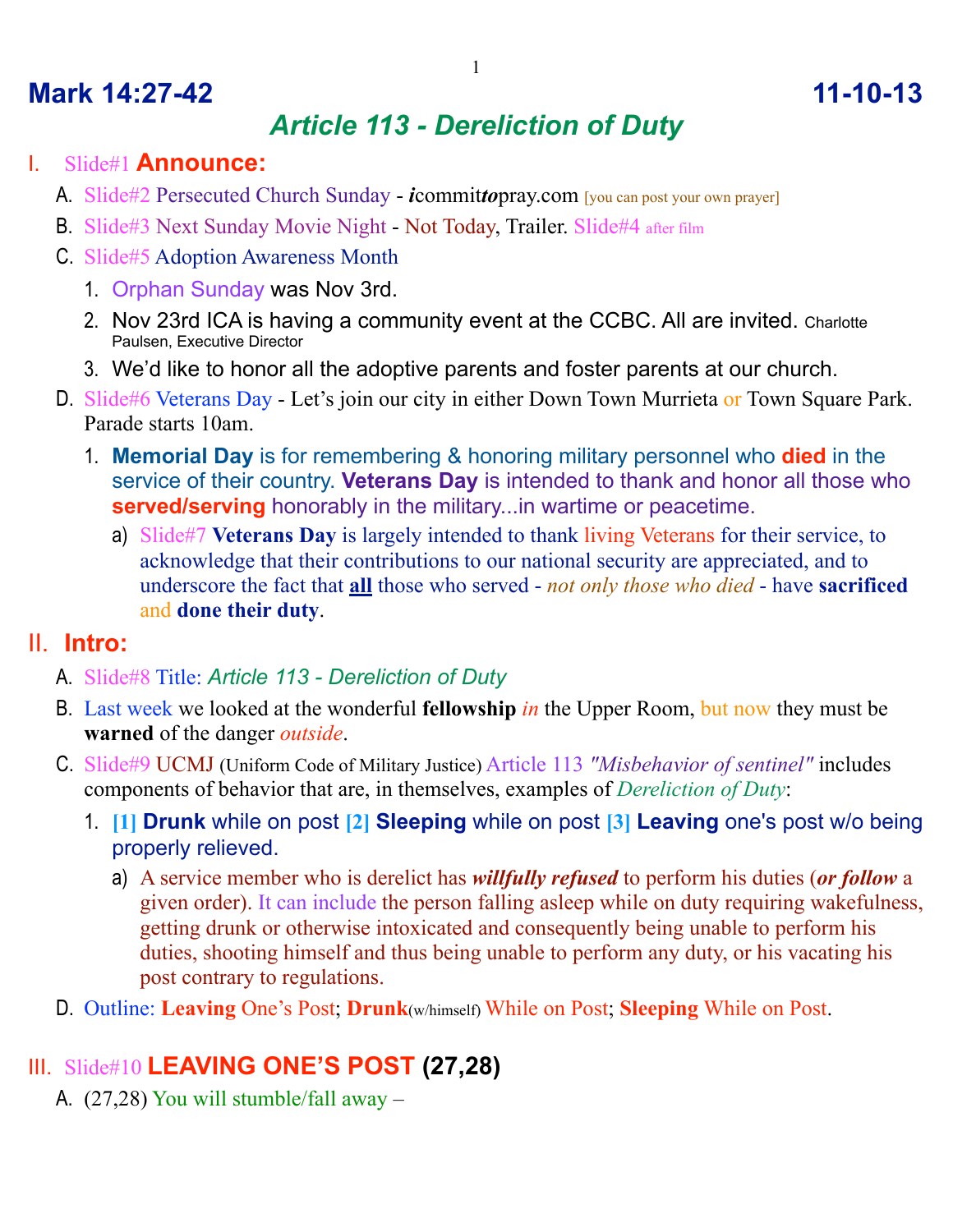- 1. Stumble how? Probably over the fact that Jesus, as Messiah, didn't assert His divine power in overthrowing His enemies, but rather submitted to them & allowed himself to be crucified.
- 2. Paul said in 1 Cor.1:23 but we preach Christ crucified, to the Jews a stumbling block and to the Greeks foolishness. Same root as here [σκανδαλον]
- 3. Stumbling Literally it was, "the stick which an animal stumbled over causing the trap to shut"
	- a) Here it is used to denote "something that trips men up."
- B. Jesus quoted **Zechariah 13:7** here.
	- 1. To save the flock, the Shepherd had to be smitten.
	- 2. I am the good shepherd. The good shepherd **gives His life** for the sheep. Jn.10:11

# IV. Slide#11 **DRUNK WHILE ON POST (29-31)**

- A. (29) I will not stumble/fall away Peter, drunk with pride. Carnal self-confidence.
- B. Poor Peter, he did not know how **weak** he was. (Pete leaning in, whispering to Jesus)*"I wouldn't be surprised at the rest of these guys, but I'd never do that."* 
	- 1. Had he forgotten the **traps** that **life can lay** for the best of men?
	- 2. Had he forgotten that the best of men can **step on a slippery place** & **fall**?
	- 3. Had he forgotten his own **human weakness**?
	- 4. Had he forgotten the **traps** that **life** can **throw at us**?
	- 5. Had he forgotten the **strength** of the **devil's temptations**?
	- 6. Peter seemed to have a problem with applying Jesus' commands *to himself*.
		- a) Do **you** ever have a problem w/personal application?
			- (1) Ever **run away** from a situation because of your Christianity? Ever **deny** Jesus by not standing up for right & wrong...before friends, in conversations?
		- b) "Let the man condemn Peter who never broke a promise, who never was disloyal in thought, or action to a pledge." William Barclay, pg.342
	- 7. \*Don't miss the integrity of Peter having Mark write down his embarrassing words.
- C.  $(31)$  I will not deny You
	- 1. Instead of humbly praying, *"Lord, help me!"* Peter kept on asserting *"the more vehemently".*
- D. Peter was not the only one with pride & boasting self-confidence…*And they all said likewise*.
	- 1. They were all **pathetically unaware** of their *inner weakness*.
	- 2. Do you **empathize** or *fail to empathize* w/Peter's declarations?
		- a) Let's remember, "I'm *not* ok & you're *not* ok, **but Jesus** can fix us both."
	- 3. Peter **loved Jesus**, & even if his *loved failed*, it **rose again**!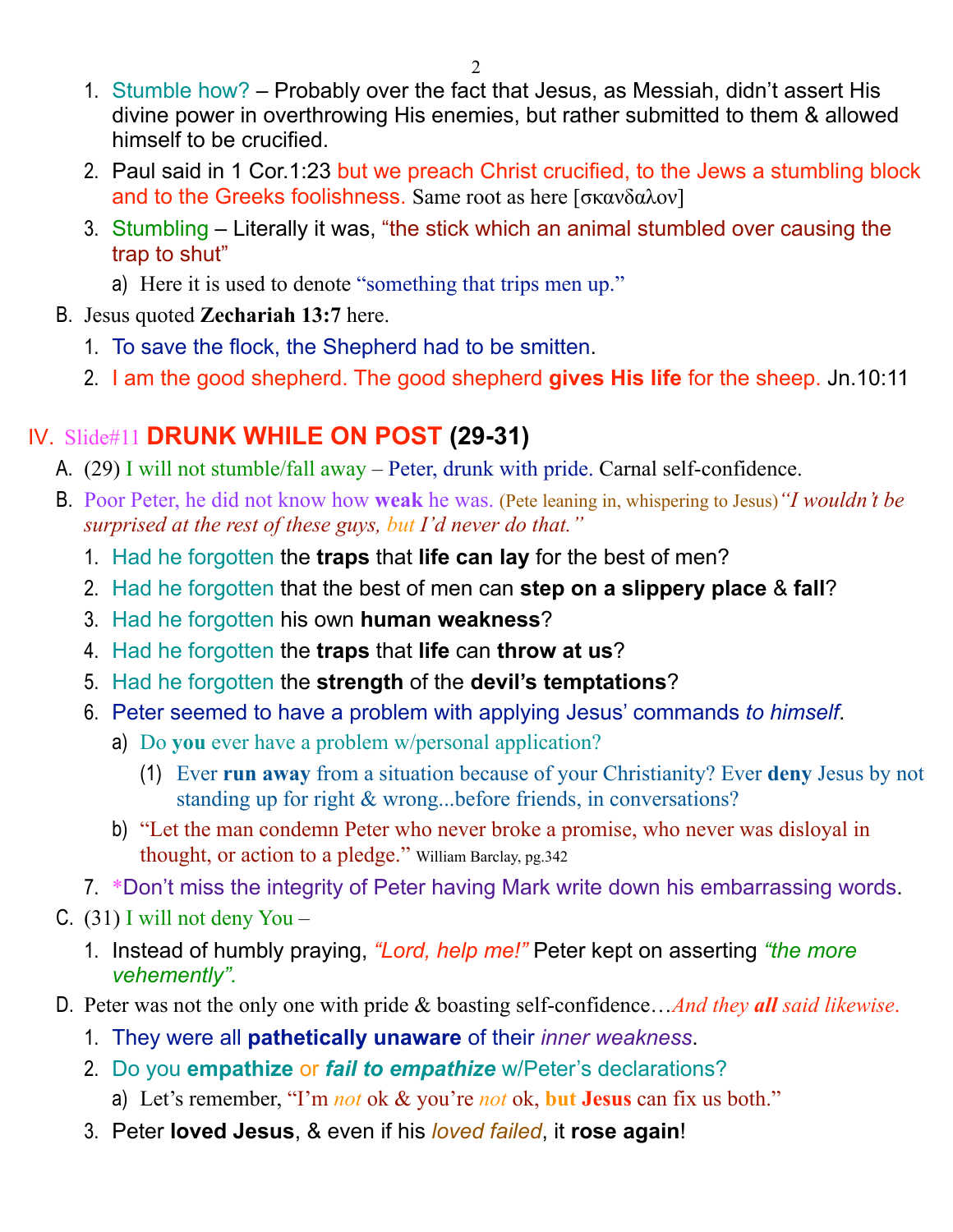3

E. We should always heed Jesus' warnings, for He knows what is coming.

## V. Slide#12 **SLEEPING WHILE ON POST (32-42)**

- A. Slide#13 OLIVE PITS (32-34)
- B. Here is a passage we almost *fear to read*, for it seems to **intrude** into the **private agony** of Jesus.
	- 1. Weird, the 11 are asked to stay back, but we are invited in.
- C. (32) Gethsemane means "oil press".
	- 1. A press for squeezing the oil out of olive pits.
		- a) Used for **cooking**, as **hairdressing**, as a **salve**, & for **fuel** in the lamps of the day.
- D. (33) He took Peter, James & John.
	- 1. The same men who accompanied Him to the home of Jairus; & to the Mount of Transfiguration.
		- a) Warren Wiersbe notes that these 3 experiences parallel Philip.3:10, that I may know Him [Mount of Trans] and the power of His resurrection [home of Jairus], and the fellowship of His sufferings [Garden of Gethsemane].
- E. Deeply distressed "being in the grip of a *shuddering horror* in the face of the dreadful prospect before him." (LKGNT)
	- 1. Heb.5:7,8 While Jesus was here on earth, he offered prayers and pleadings, with a loud cry and tears, to the one who could rescue him from death. And God heard his prayers because of his deep reverence for God. Even though Jesus was God's Son, he *learned obedience* from the things he **suffered**. (*learned obedience*, i.e. learned the full meaning & cost of obed)

### F. Slide#14 DISFELLOWSHIPPED BY GOD (34)

- G. (34) Even to death "this burden is *killing* me, is *crushing* the life out of me."
	- 1. He wasn't cringing in the face of **physical death**, instead He was dreading the moment when His Father's face would be turned away from him.
		- a) The One who had lived every moment of His life **in fellowship w/God the Father**, was about to experience *total separation*.
		- b) Maybe, the husband who is separated for the 1st time from his marriage partner of 60 yrs, can just start to understand what *separation from another* means?
	- 2. *I don't know what being disfellowshipped by God feels like...but be assured... every soul in hell does!*
	- 3. Jesus' prayers reveal the **conflict** in **His holy soul** as He faced bearing the sins of the world on the cross.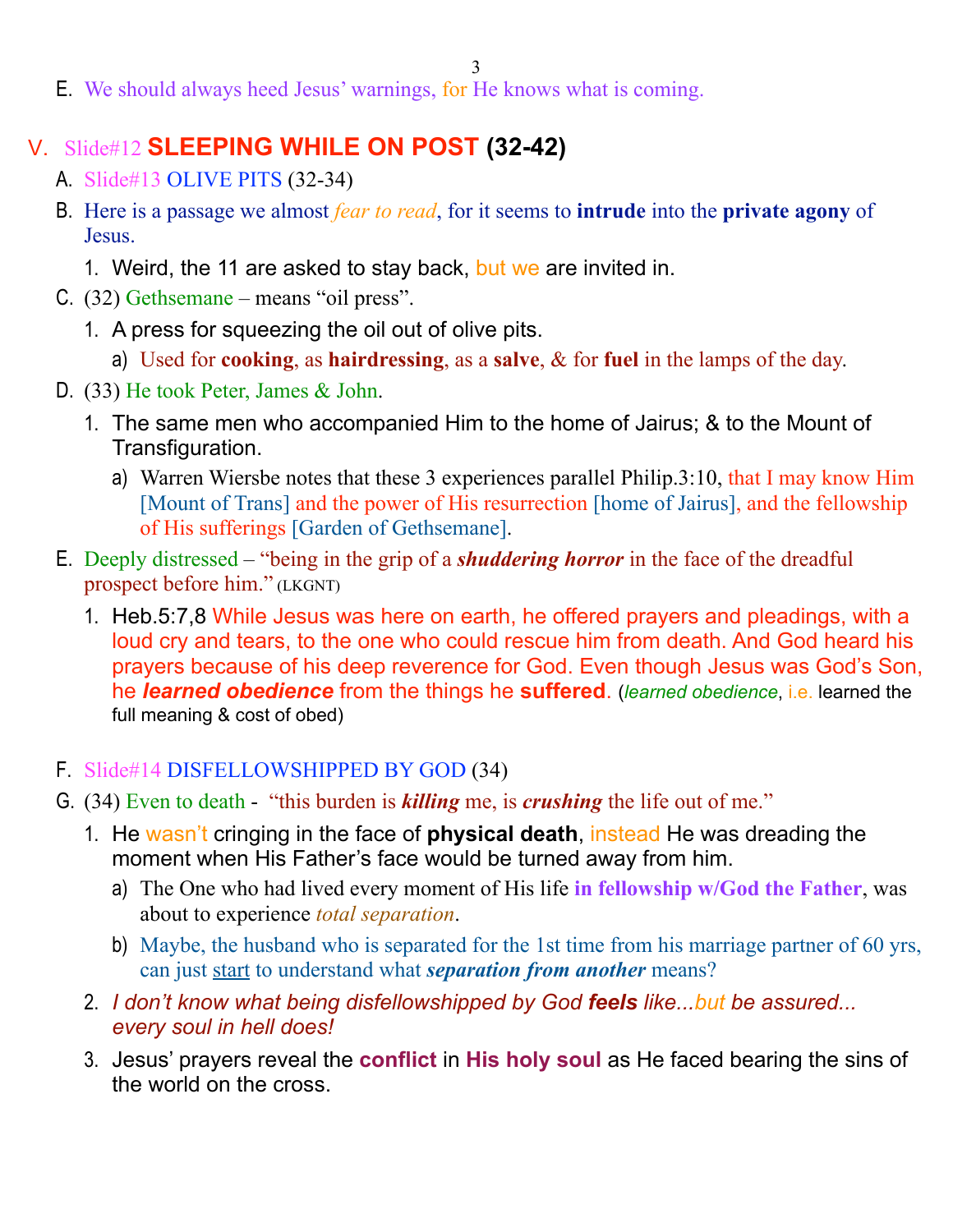- H. Slide#15 I COME TO THE GARDEN ALONE (35a)
- I. He leaves 8 disciples at the **front gate**…then the inner circle, a stones throw away…then goes it alone.
	- 1. Did you know the hymn, *I come to the garden alone,* has nothing to do with Gethsemane? [Instead, it's re: *Mary Magdalene* at res16:9]
	- 2. But in this case, He is in the garden alone.
- J. Slide#16 CUP-A-SOUP (35b,36)
- K. This cup a metaphor for His death. Staring into the cup He must drink, seeing/swirling all sins. His own Caster oil. *What was in this cup?*
	- 1. Slide#17a CUP-a-SIN a cup brimming full of jealousy, hatred, & covetousness… which He must drink.
	- 2. Slide#17b CUP-a-WRATH As sin-bearer, He became the object of the Father's holy **wrath** against sin.
		- a) 2 Cor.5:21 For He made Him who knew no sin to **be sin** for us, that we might become the righteousness of God in Him.
		- b) God treats Christ like he lived your life. God treats us like we lived His life.
		- c) *Salvation isn't addition or subtraction, its substitution.* (Levi Lusko instagram today)
	- 3. Slide#17cCUP-a-CURSE Gal.3:13 Christ has redeemed us from the curse of the law, **having become a curse for us** for it's written, Cursed is everyone who hangs on a tree
- L. And Jesus would drink the **entire** chalice of: Man's sin & God's wrath & the Law's curse. *He drank it all.*
	- 1. Ex: As an Altar Boy, early 1970's(explain mixing water/wine). Watching the priest drink it all.
	- 2. When you have a Gethsemane experience, pray what He prayed, Not what I will, but what you will.
- M. Slide#18 SLEEPING SENTRIES (37)
- N. Note who he singles out…Simon. (old name)
	- 1. *"Simon, you will go to your death with me, but you won't stay awake & pray w/me?"*
	- 2. The same Simon who fell asleep **3 times**, will also deny Him the **same number**.
	- 3. Slide#19 Denial, *If only 3 were the limit*. Michael Belk, Fashion Photographer, JourneyswiththeMessiah.org
- O. Ask *your will*, "**will**, are you ready to pray for an hour?" When it replies, yes...Then link arms with *your will*. And know, that traitorous emotions will begin kicking & screaming; biting, fighting. It will be a weary wrestle with contrary emotions, truant imaginations, even your day planner...screaming for attention. Some emotions with come with clenched jaw, others with a velvety voice; both seeking the same, one thing, your distraction.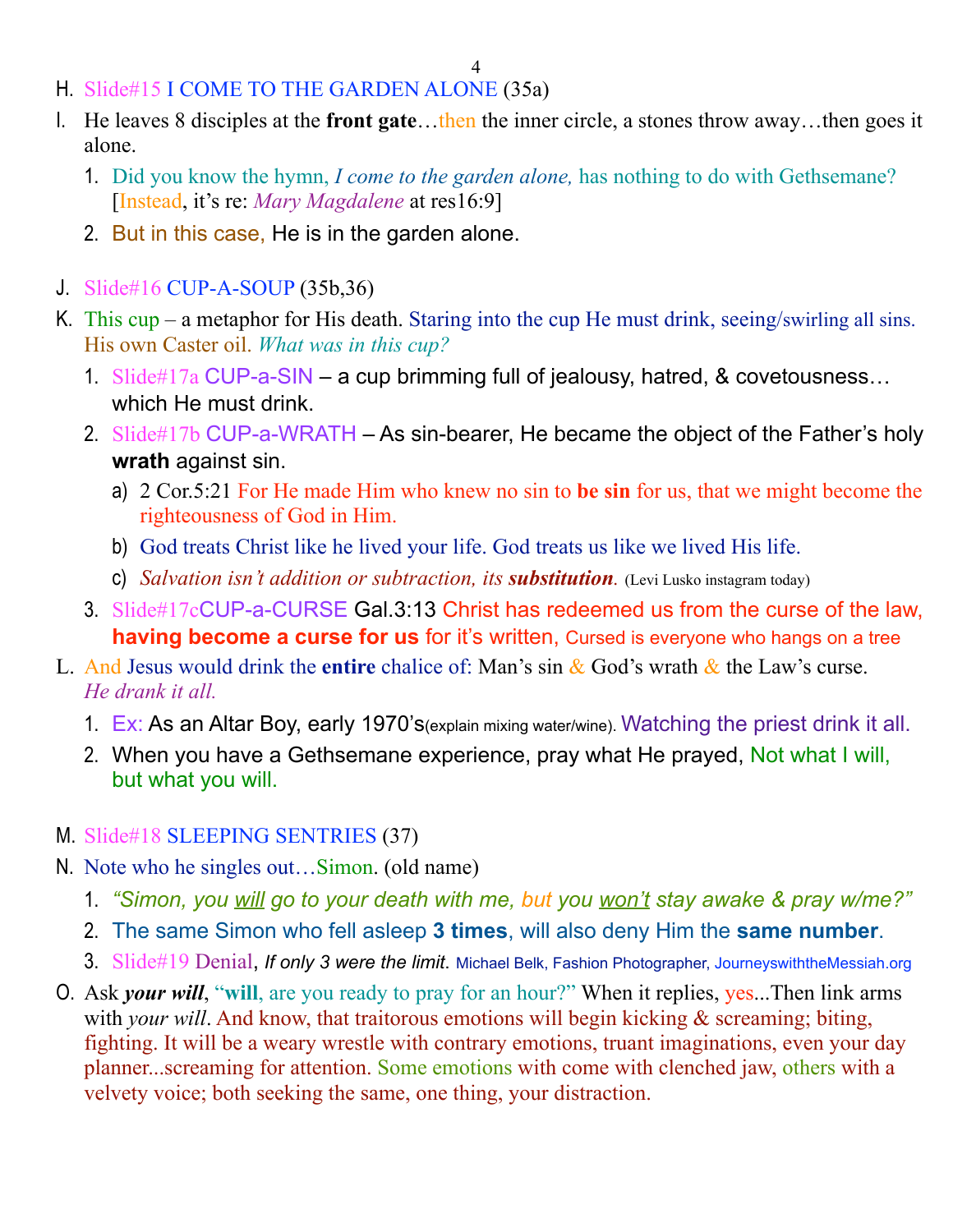- P. Slide#20 CALL OF DUTY (38-42)
- Q. (38) Watch & pray Or, **be alert** as you pray. [Keep your spiritual eyes open, for the enemy is near]
- R. Lest **you** enter into temptation Jesus sought prayer, not for himself, but for **them**.
	- 1. Jesus wasn't pouting, *"hey, you guys weren't there for Me."* But instead was pleading, *"you don't realize the results if you're not prayed up."*
	- 2. What temptations were they about to face?
		- a) The temptation to **doubt**, **scatter**, **deny** Him.
		- b) The temptation to lose **faith**, lose **trust**, lose **hope**.
	- 3. Wouldn't their outcome have been different if the would have **prayed** for the hour? Wouldn't **ours**?
- S. At least he recognizes their spirit was willing/ready.
	- 1. Is my spirit even willing? Or, is it also weak?
- T. (39,40) Wow, Jesus praying the same prayer?…I guess he does want us to pray sometimes more than once for the same petition.
- U. Was Jesus Prayers heard? Luke tells us that in Gethsemane, before the 3rd prayer, an angel was sent to strengthen Him.
	- 1. Thus the Father answered, not by **taking away** the cup; but by helping Him to **endure** the cup.
	- 2. Brothers & sisters will He respond to **your prayers** any different?
- V. They did not know what to answer Him Have you ever felt this way?
	- 1. Parents sometimes your **kids** aren't going to have a good answer either. (Because there is no good answer)
- W. (41,42) The hour the hour for His betrayal, the hour for trial,  $\&$  the hour for crucifixion.
- X. Slide#21 TEACH US TO PRAY
- Y. How do we deal with our own Gethsemane's? A: Exactly how Jesus dealt with His. *How was that?*
	- 1. Slide#22,23 With **Dependent** prayer All things are possible for You (36)
		- a) 100% Dependence upon God, & Him alone.
	- 2. With **Intense** prayer Troubled & deeply distressed (33)
	- 3. With **Honest** prayer Take this cup away (36)
	- 4. With a **Submissive** heart Nevertheless… (36)
	- 5. With **Intimate** prayer Abba, Father (36)
	- 6. With a **Surrendered** heart Not what I will, but what You will (36)